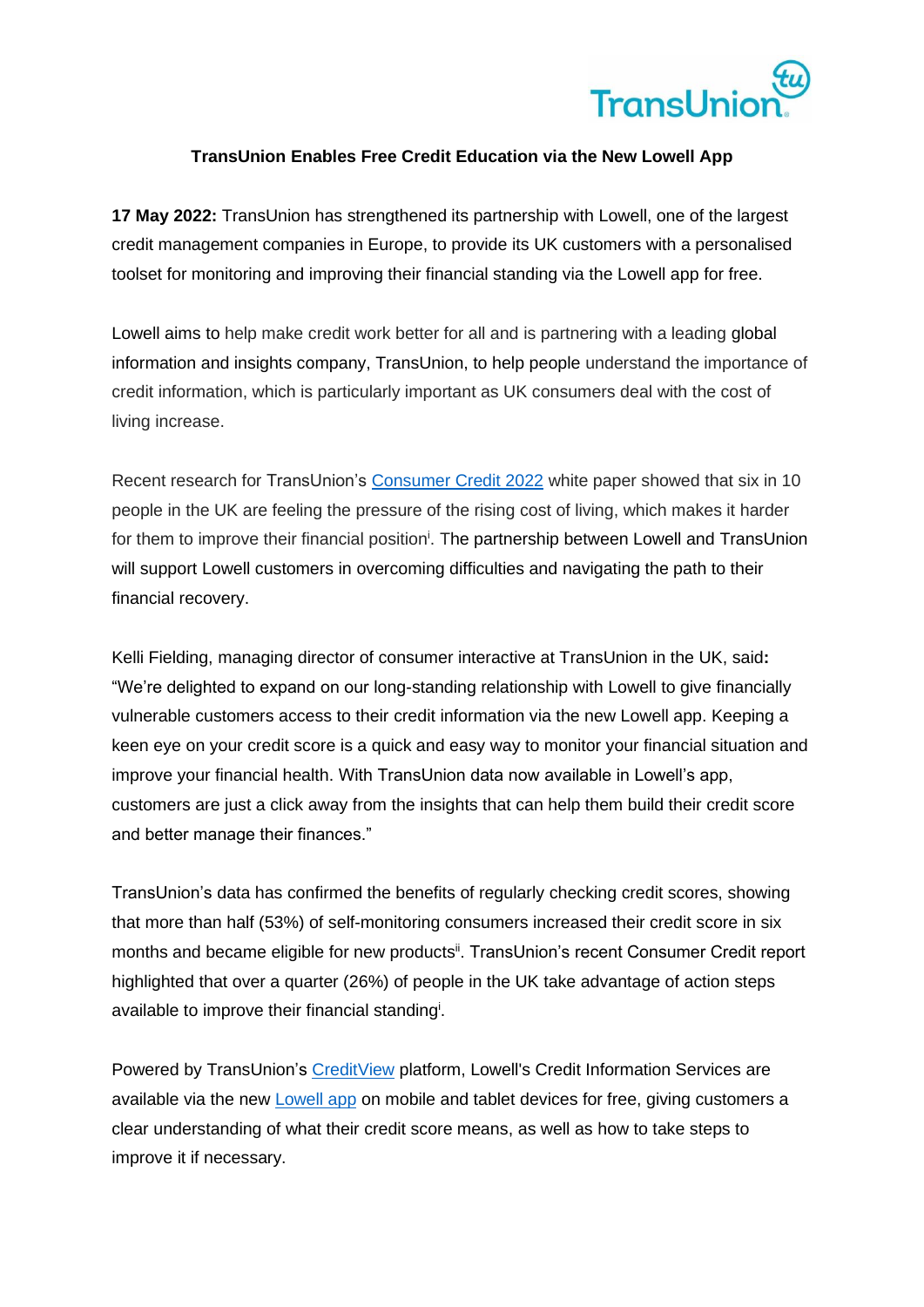

John Pears, CEO at Lowell said: "Perceptions of the importance of credit monitoring differ, both by generation and geographically across the UK, with many not knowing how or why to check their credit scores. By joining forces with TransUnion to provide our customers with access to their credit information, we are helping to address these gaps in awareness headon. Our customers will be able to view their 72-month credit score history for free, as well as the aspects that impact their scores – both positively and negatively – in turn empowering them to make better financial decisions."

Credit Information Services include a credit summary with key metrics like current balances, debts and presence on the electoral register, as well as full credit reports, queries and educational materials.

This is the first in a series of credit education tools that Lowell is launching with TransUnion.

For more on TransUnion's CreditView, a fully hosted, flexible and customer-labelled solution, visit: <https://www.transunion.co.uk/product/credit-view>

For further details about the Lowell app, visit: <https://www.lowell.co.uk/mobile-app/>

## **ENDS**

**Further Information:**  Dee Gallagher Senior Corporate Communications Manager **TransUnion** 07894 938279 dee.gallagher@transunion.co.uk

Iuliia Moldavska PR Specialist TransUnion 07775 418693 iuliia.moldavska@transunion.co.uk

**Notes to editors**